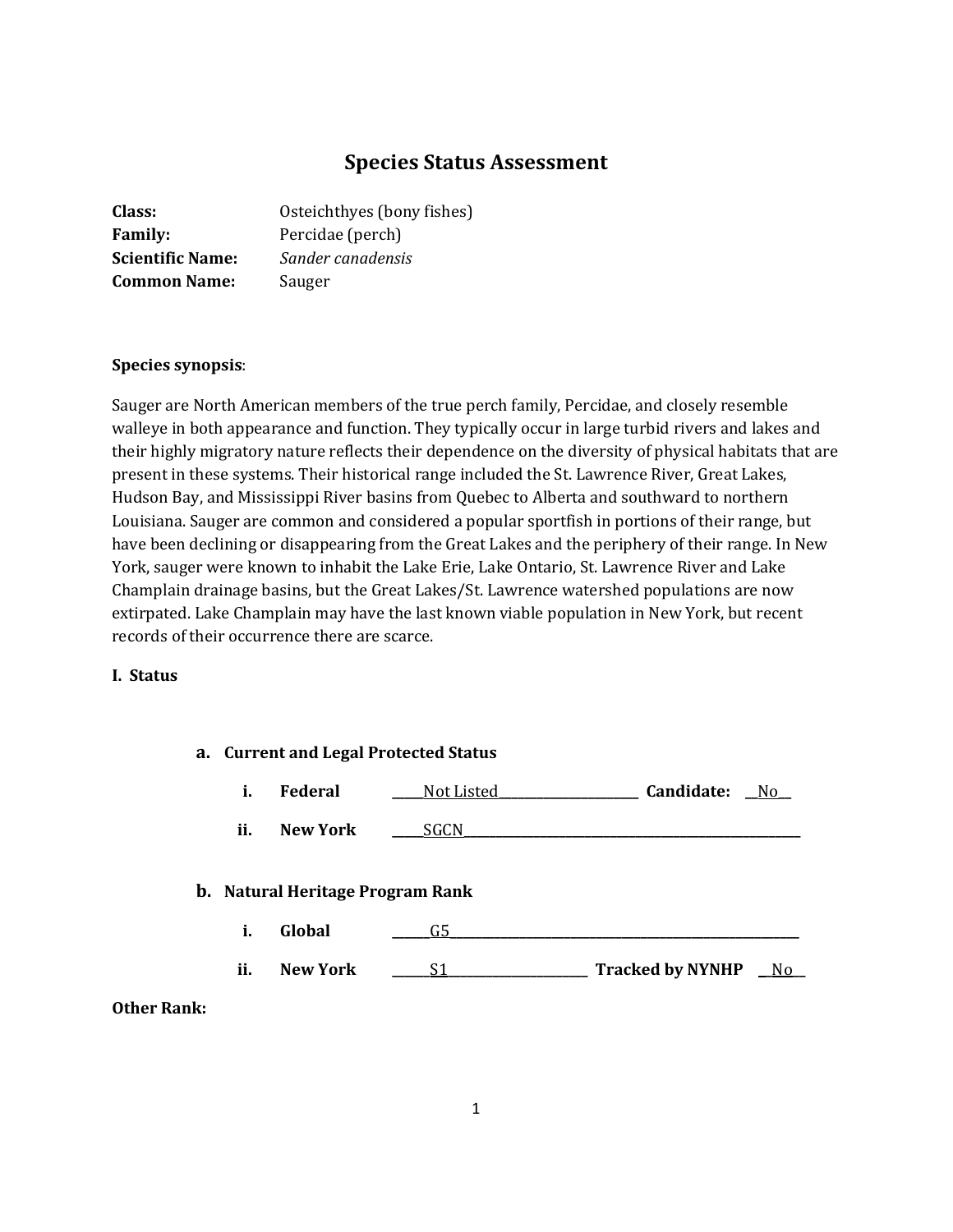#### **Status Discussion:**

Sauger is globally ranked as Secure due to a large number of locations and subpopulations, but its New York state rank is Critically Imperiled because the species has declined or become extirpated from most of its historical range within the state (NatureServe 2012).

#### **III. Abundance and Distribution Trends**

- **a. North America**
	- **i. Abundance**

| declining | increasing | stable | unknown |
|-----------|------------|--------|---------|
|-----------|------------|--------|---------|

**ii. Distribution:**

**\_\_\_\_\_ declining \_\_\_\_\_increasing \_\_X\_\_\_ stable \_\_\_\_\_unknown**

**Time frame considered:** \_Based on global rank (NatureServe 2012) \_\_\_\_

#### **b. Regional**

**i. Abundance \_\_X\_\_ declining \_\_\_\_\_increasing \_\_\_\_\_ stable \_\_\_\_\_\_unknown ii. Distribution: \_\_X\_\_ declining \_\_\_\_\_increasing \_\_\_\_\_ stable \_\_\_\_\_\_\_unknown Regional Unit Considered:\_\_\_\_\_\_**Region 5 – Northeast **\_\_\_\_\_\_\_\_\_\_\_\_\_\_\_\_\_\_\_\_\_\_\_\_\_\_ Time Frame Considered: \_\_\_\_\_\_\_\_\_\_\_\_\_\_\_\_\_\_\_\_\_\_\_\_\_\_\_\_\_\_\_\_\_\_\_\_\_ \_\_\_\_\_\_\_\_\_\_\_\_\_\_\_\_\_\_**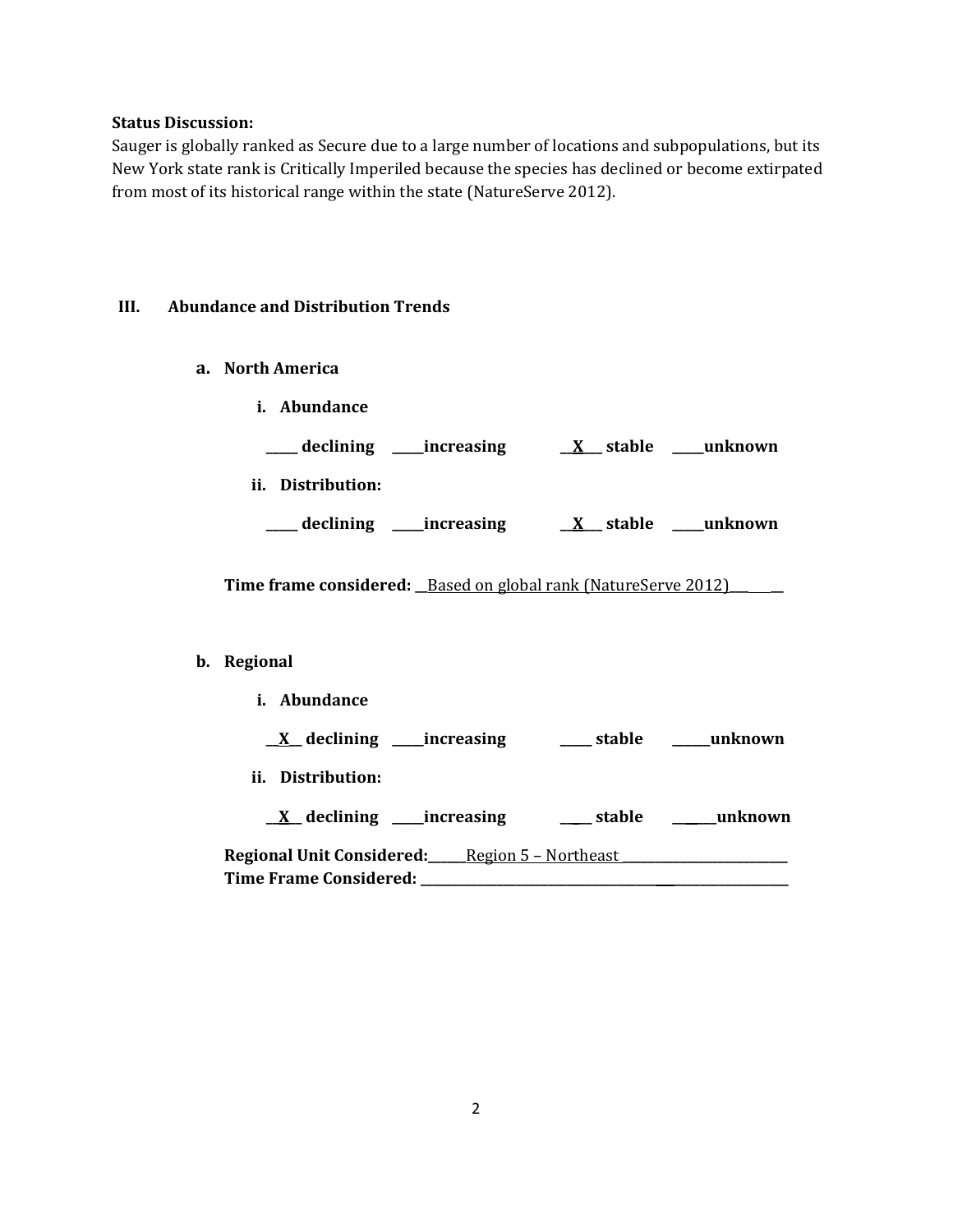# **Adjacent States and Provinces**

| <b>CONNECTICUT</b>                              | Not Present $X$                                           | No data ______  |
|-------------------------------------------------|-----------------------------------------------------------|-----------------|
| <b>MASSACHUSETTS</b>                            | Not Present $X$                                           | No data ______  |
| <b>NEW JERSEY</b>                               | Not Present $X$                                           | No data $\_\_$  |
| <b>ONTARIO</b>                                  | Not Present ______                                        | No data _______ |
| i. Abundance                                    |                                                           |                 |
|                                                 | ___ declining ___ increasing ____ stable ___ unknown      |                 |
| ii. Distribution:                               |                                                           |                 |
|                                                 |                                                           |                 |
|                                                 |                                                           |                 |
|                                                 |                                                           |                 |
| PENNSYLVANIA Not Present ________ No data _____ |                                                           |                 |
| i. Abundance                                    |                                                           |                 |
|                                                 |                                                           |                 |
| ii. Distribution:                               |                                                           |                 |
|                                                 | ___ declining ____ increasing ______ stable _____ unknown |                 |
|                                                 |                                                           |                 |
|                                                 |                                                           |                 |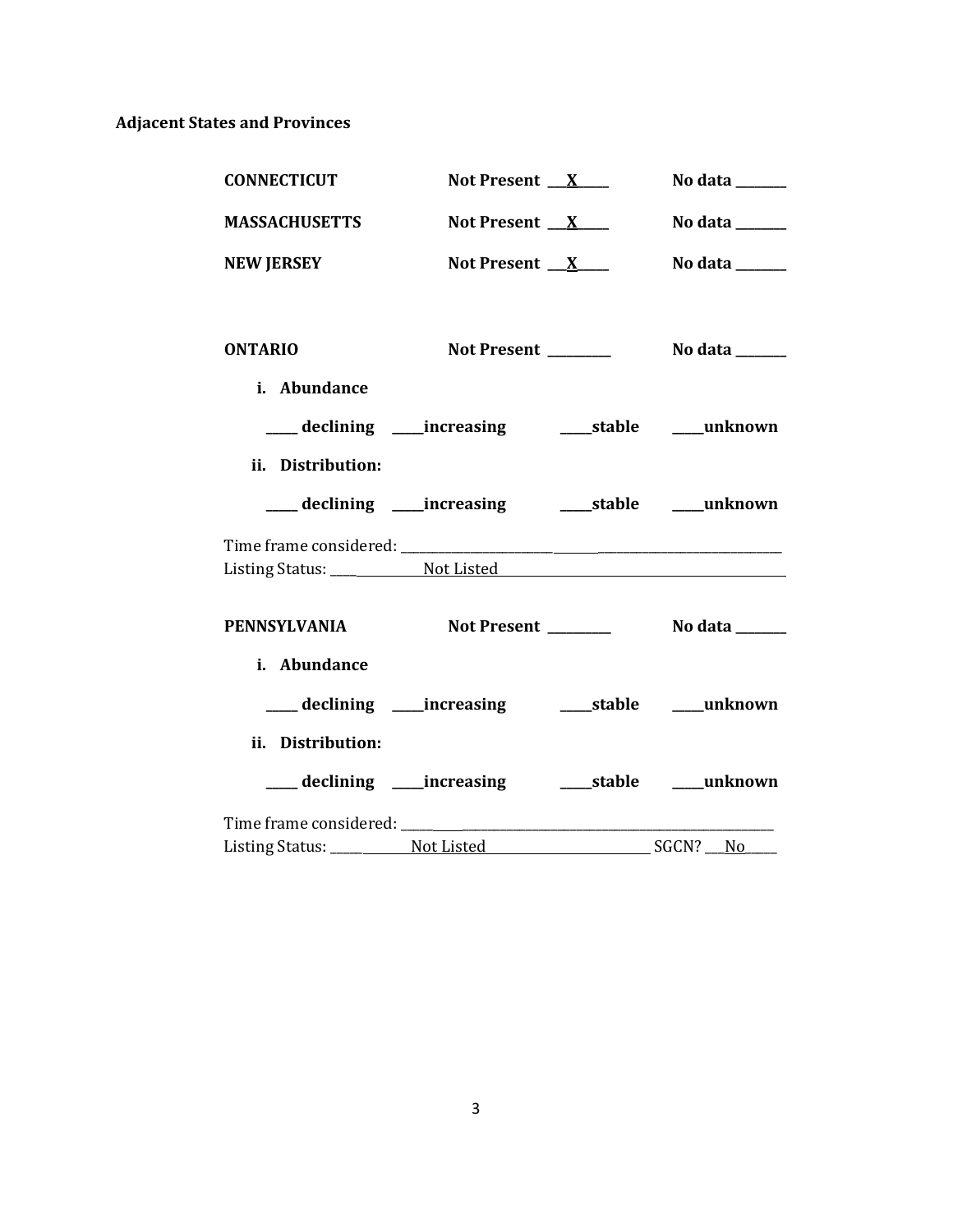| <b>QUEBEC</b>  |                   |                                                            |  |
|----------------|-------------------|------------------------------------------------------------|--|
|                | i. Abundance      |                                                            |  |
|                |                   | ___ declining ____increasing ______stable ____unknown      |  |
|                | ii. Distribution: |                                                            |  |
|                |                   |                                                            |  |
|                |                   |                                                            |  |
|                |                   |                                                            |  |
| <b>VERMONT</b> |                   |                                                            |  |
|                | i. Abundance      |                                                            |  |
|                |                   | <u>X</u> declining ____increasing ______stable ____unknown |  |
|                |                   |                                                            |  |
|                | ii. Distribution: |                                                            |  |
|                |                   |                                                            |  |
|                |                   | Time frame considered: 1980 to present                     |  |

Sauger is also present in Ohio (S4), but not listed.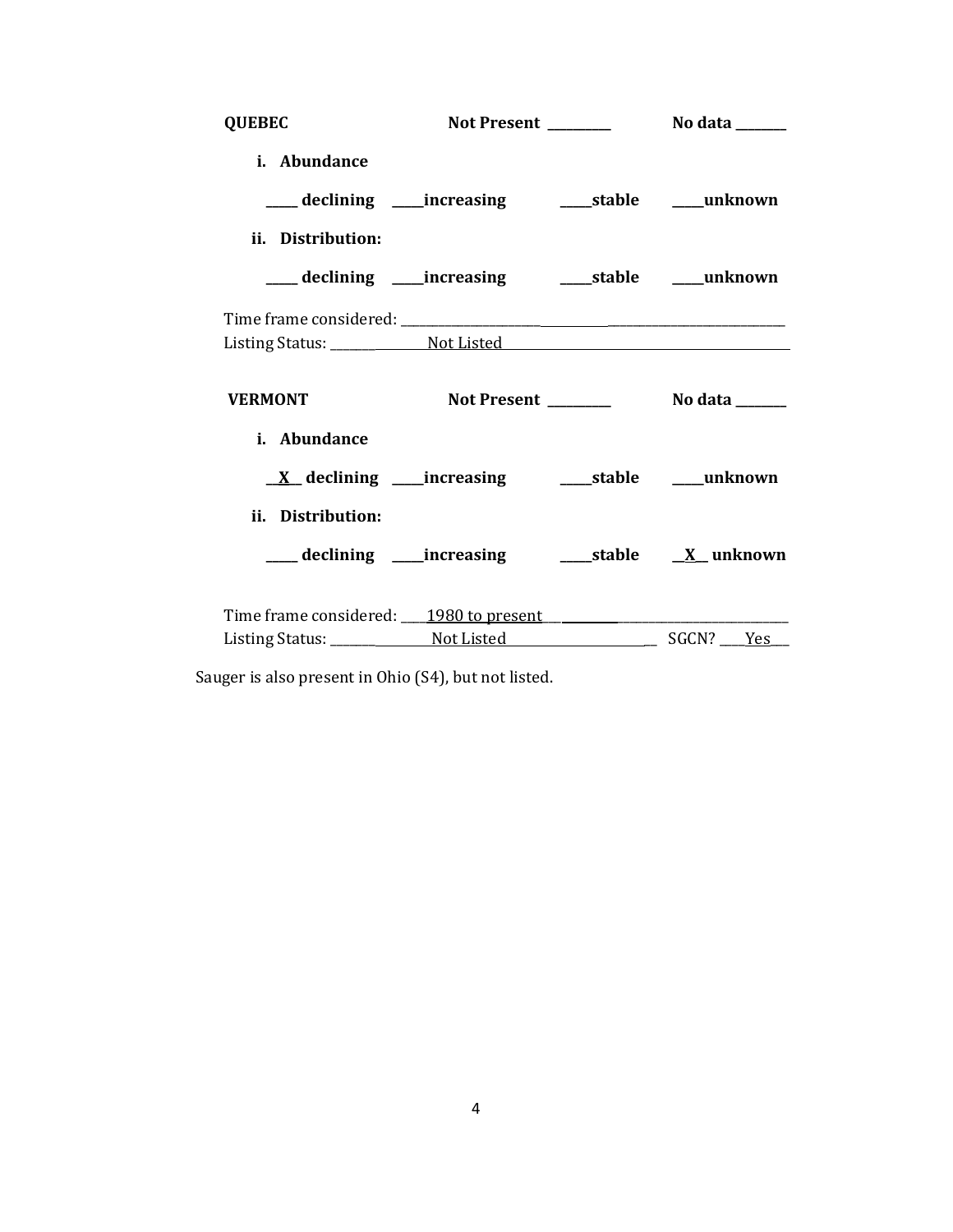# **d. NEW YORK No data \_\_\_\_\_\_\_\_ i. Abundance \_\_\_X\_\_ declining \_\_\_\_\_increasing \_\_\_\_\_stable \_\_\_\_\_unknown ii. Distribution: \_\_\_X\_\_ declining \_\_\_\_\_increasing \_\_\_\_\_stable \_\_\_\_\_unknown** Time frame considered: Past 30 years

#### **Monitoring in New York.**

Monitoring programs are carried out by the NYSDEC Rare Fish Unit, 1998-2012.

Annual NYSDEC/USFWS electrofishing collections of broodstock walleye in South Bay, Lake Champlain.

NYSDEC Region 5 electrofishing and trapnetting surveys in South Bay, Lake Champlain, spring 2011.

NYSDEC Region 5 electrofishing survey in Great Chazy River, 2012.

Annual NYSDEC warmwater gillnetting surveys in Lake Erie and Lake Ontario.

NYSDEC Region 9 Allegheny River watershed fish community surveys, 2012-13.

#### **Trends Discussion:**

Sauger are widely distributed across eastern and central North America and their historical range included the St. Lawrence River, Great Lakes, Hudson Bay, and Mississippi River basins from Quebec to Alberta and south to northern Louisiana. It was introduced to several Gulf and Atlantic coast drainages. However, the once thriving Lake Erie population is now considered "regionally extinct" and sauger are declining in abundance or disappearing from other portions of their range, especially at the periphery. Despite this, populations do still exist in the lower Saint Lawrence River drainage and in Lake Winnebago in the upper Great Lakes drainage.

In New York, this species has declined or been extirpated in the Erie, Ontario, Oswego and St. Lawrence watersheds, but there was a surprising catch of one by an angler in the lower Niagara River in 1990. The population in South Bay of Lake Champlain was studied in the 1960s, and in 1983 and 1984. After a sauger was caught in the southern part of Lake Champlain in 2010, NYSDEC began a monitoring program to help track its occurrence.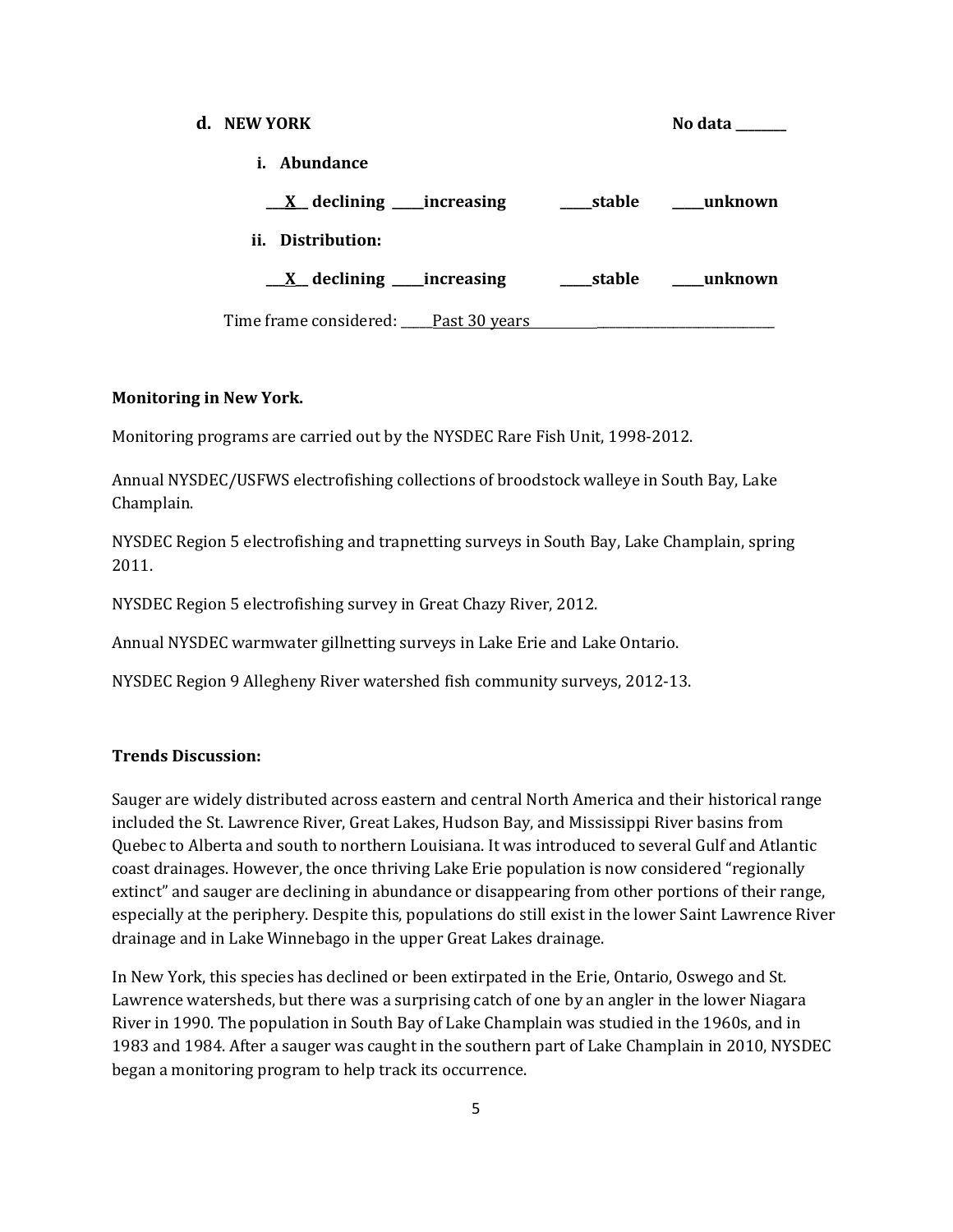The distribution of this species among sub-basins within each watershed (HUC 10) has declined substantially, with records from 13 of the units prior to 1977 and from only 2 units since 1976. Statewide, the number of records for this species in the last 30 years has been 3, compared to only 31 reports prior to 1977. It appears to be nearly eliminated from NY and a draft recovery plan has been developed (Loukmas 2011).

The most proximal sauger populations to New York are those in the Ottawa River, Ontario, Lake Saint Pierre - Saint Lawrence River and Richelieu River, Quebec, and the Allegheny River, Pennsylvania. There is recent evidence to suggest that sauger may be moving from the Richelieu River to northern Lake Champlain through the Vianney-Legendre fishway at the St. Ours Dam (Thiem et al. 2012). This fishway was constructed in 2001 and sauger have been documented in small numbers moving upriver through the fishway every year from late May to late June. In the Allegheny River, sauger are common in the 60 mile stretch of river above Pittsburgh (to Lock and Dam 9) and are found as far north as Warren, PA. The lowhead dam at the mouth of Conewango Creek at Warren was removed in 2009, providing sauger access to the New York portion of the watershed.



**Figure 1**. National range map of sauger and U.S. distribution by watershed (Page and Burr 1991, NatureServe 2012).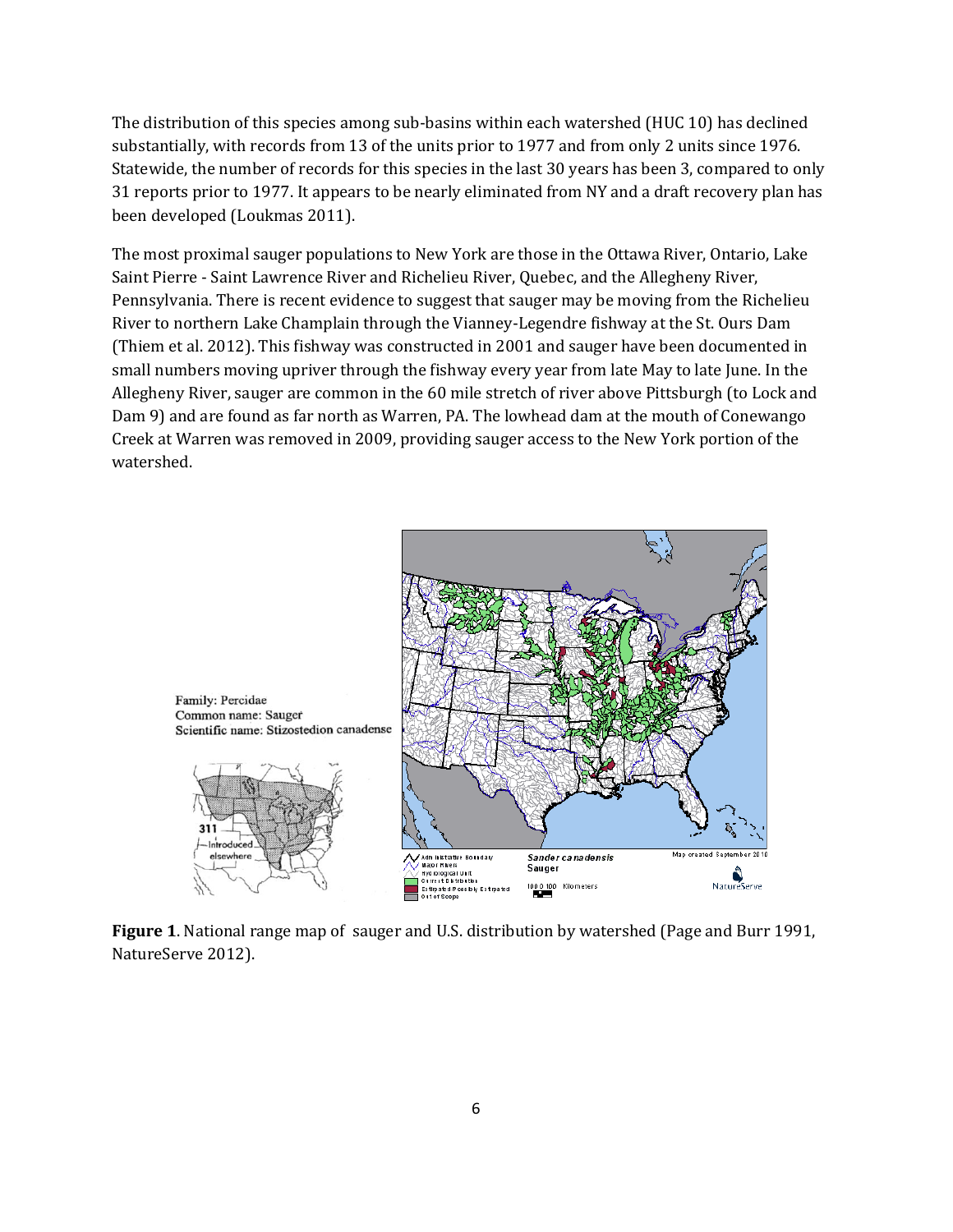

**Figure 2**. Sauger distribution in New York, depicting fish sampled before 1977 and from 1977 to current time, showing the corresponding HUC-10 units where they were found along with the number of records.

| Watershed name | Total # HUC10 | <b>Early only</b> | Recent only | both | Watershed status |
|----------------|---------------|-------------------|-------------|------|------------------|
| Champlain      |               | ت                 |             |      |                  |
| Erie-Niagara   |               |                   |             |      | loss             |
| Ontario        |               | . .               |             |      | loss             |
| Oswego         |               |                   |             |      | loss             |
| St. Law        |               |                   |             |      | loss             |
| sum            | 13            |                   |             |      |                  |

**Table 1.** Records of rare fish species in hydrological units (HUC-10) are shown according to their watersheds in early and recent time periods (before and after 1977) to consider loss and gains. Further explanations of details are found in Carlson (2012).

# **IV. New York Rarity, if known:**

| Historic      | # of Animals | # of Locations | % of State      |
|---------------|--------------|----------------|-----------------|
| prior to 1977 |              | 31 records     | 5/18 watersheds |
| prior to 1980 |              |                |                 |
| prior to 1990 |              |                |                 |

#### **Details of historic occurrence:**

Sauger were commonly caught in Lake Erie and peaked in the commercial landings around 1916. However, it decreased gradually to very low levels by 1956. It appears to be extirpated in Lake Ontario, but was reported as abundant in the mid-1800s in Burlington Bay (Ontario). The Allegheny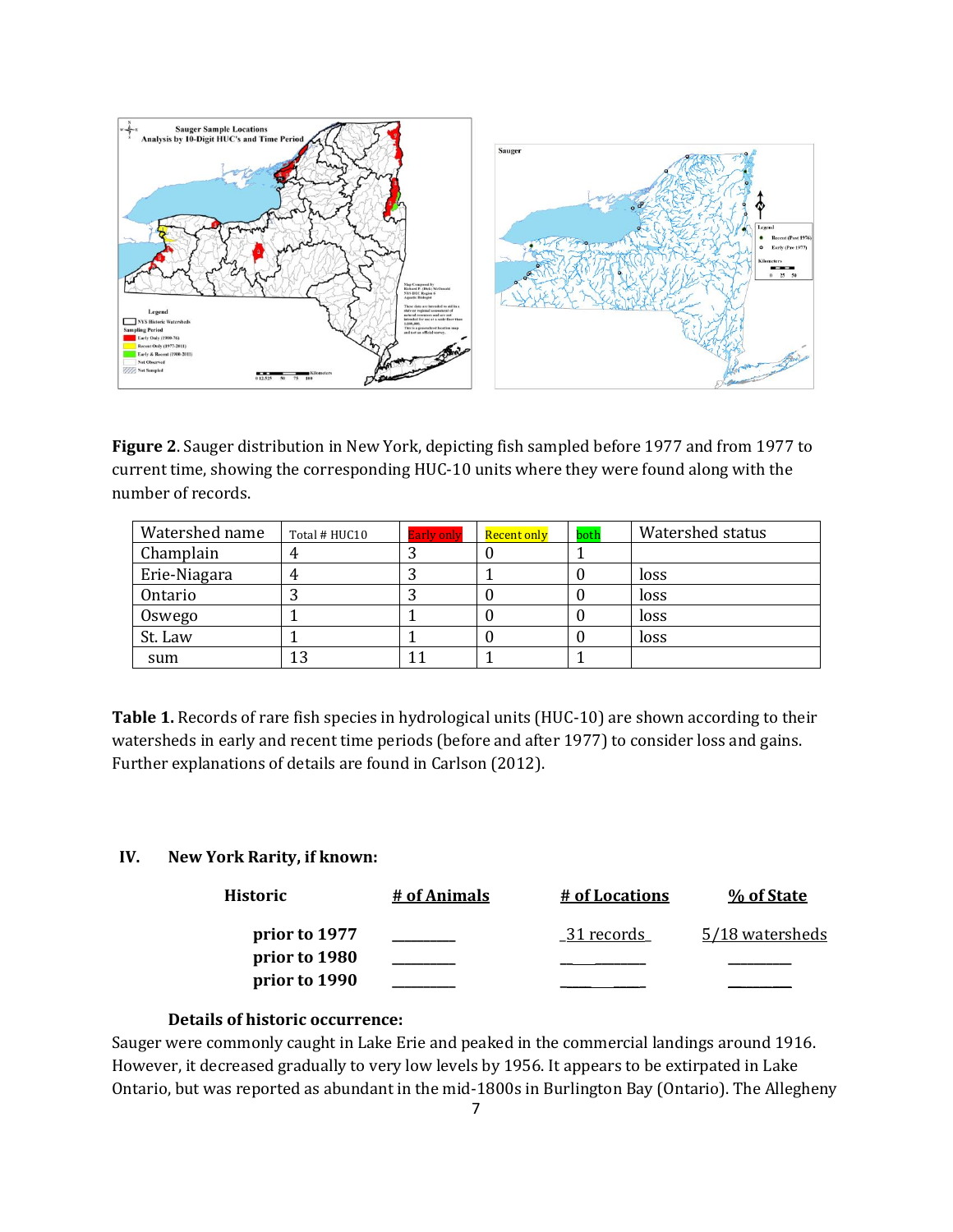River had sauger as far upstream as Warren, PA, but there are no reports for an extension the 30 mi farther north to NY (Fowler 1909, 1919). Another early record of interest is from Cayuga Lake (Meek 1884) and possibly associated with Seneca River (Greeley 1928).

| <b>Current</b> | # of Animals | # of Locations | % of State      |
|----------------|--------------|----------------|-----------------|
| (since 1977)   |              | 3 records      | 1/18 watersheds |

# **Details of current occurrence:**

Sauger has become extirpated in New York's watersheds of the Erie-Niagara, Ontario, Oswego and St. Lawrence River and still may occur at very low levels in Lake Champlain. Some of the recent catches were reported by Anderson (1978), Aquatec (1988), Nettles et al. (2005) and E. Zollweg of DEC (2010).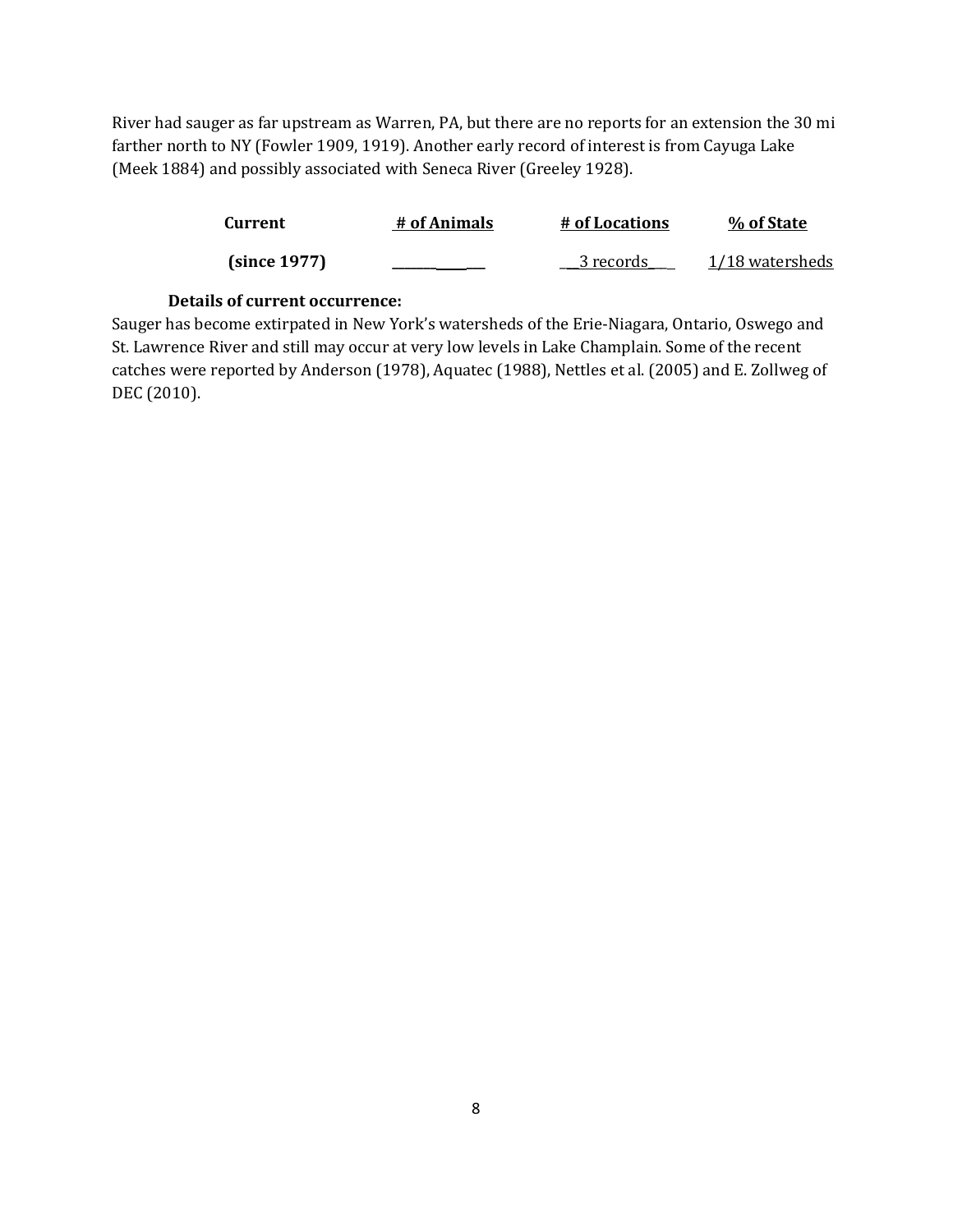#### **New York's Contribution to Species North American Range:**

| % of NA Range in New York | <b>Classification of New York Range</b> |
|---------------------------|-----------------------------------------|
| ___ 100 (endemic)         | <b>Core</b>                             |
| $-76-99$                  | $\underline{X}$ Peripheral              |
| 51-75                     | ___ Disjunct                            |
| 26-50                     | Distance to core population:            |
| $X_{-}$ 1-25              |                                         |

#### **IV. Primary Habitat or Community Type:**

**1.** Large/Great River, Low-Moderate Gradient, Assume Moderately Buffered, Transition Cool

**2.** Summer-stratified Monomictic Lake

#### **Habitat or Community Type Trend in New York:**

| Declining <sub>____</sub> Stable      | ____ Increasing |       | <b>X</b> Unknown |  |
|---------------------------------------|-----------------|-------|------------------|--|
| Time frame of decline/increase: _____ |                 |       |                  |  |
| <b>Habitat Specialist?</b>            |                 | X Yes | N <sub>0</sub>   |  |
| <b>Indicator Species?</b>             |                 | X Yes | No               |  |

#### **Habitat Discussion:**

Sauger typically occur in large turbid rivers and lakes (Becker 1983). The highly migratory nature of sauger reflects their dependence on unimpeded access to the wide diversity of physical habitats that are present in large river and lake systems. Physiological adaptations, such as a highly advanced light-gathering retina, allow sauger to thrive in low light environments, and thus turbidity is considered a key component of suitable habitat (Crance 1987). Other important riverine habitat features include low channel slope and deep, low-velocity pools (Crance 1987, Hesse 1994). Diverse, natural river channels are preferred over relatively simple, uniform channelized segments (Hesse 1994). River impoundments and lakes can be seasonally important as overwintering and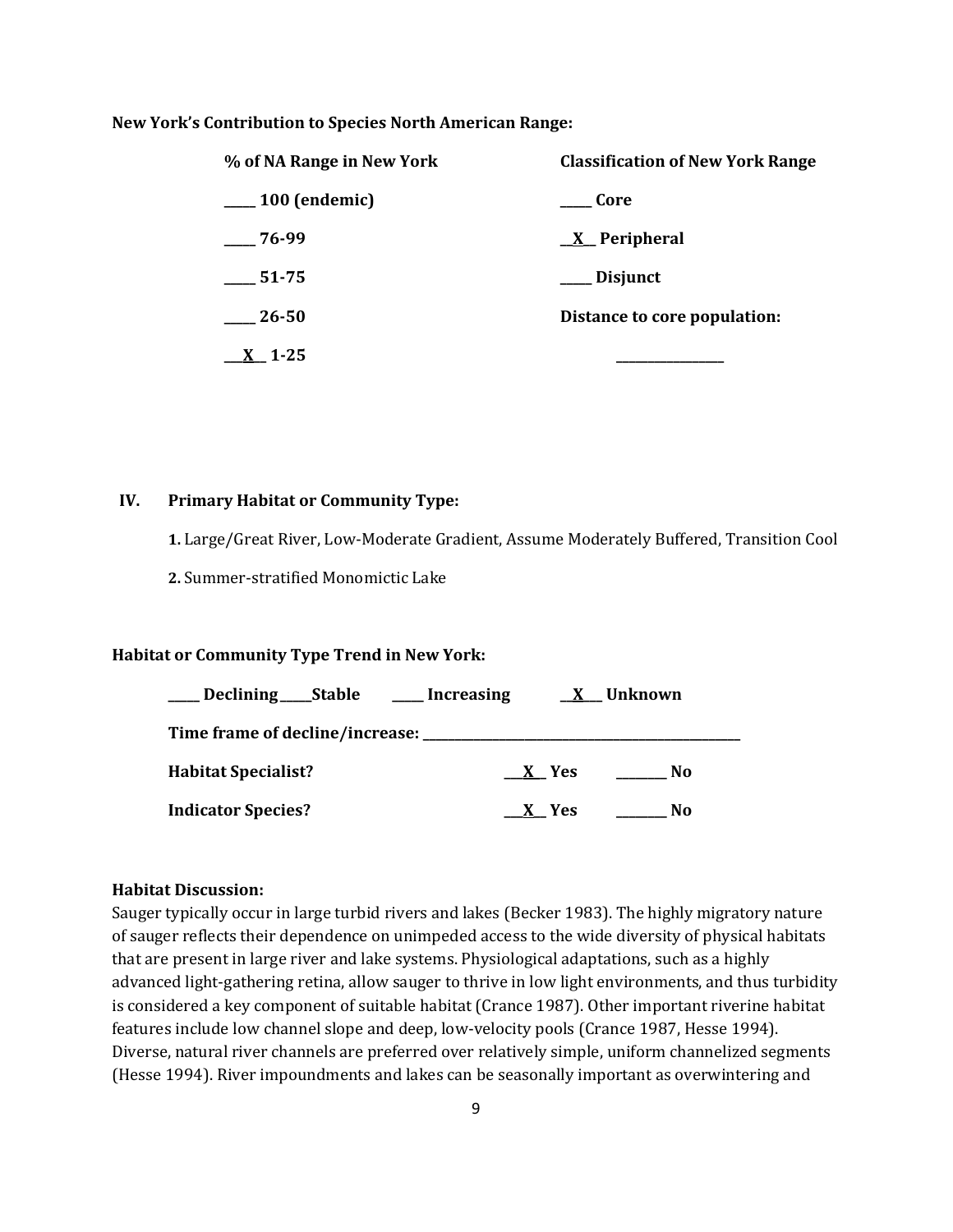pre- and post spawning habitats (Nelson 1968, Pitlo 1992). In large lakes and reservoirs, sauger may depend on lentic habitats year-round, only using tributaries during spawning (Ickes et al. 1999). It prefers sand and gravel runs, sandy and muddy pools and backwaters. In rivers, it spawns in deep rocky runs, while in lakes it spawns along sandy and rocky shores and over rocky reefs at depths of 0.6-3.6 m. (NatureServe 2012). Spawning areas in the Great Lakes were inventoried by Goodyear et al. (1982).

# **V. New York Species Demographics and Life History**

**\_\_X\_\_\_ Breeder in New York**

**\_\_X\_\_ Summer Resident**

**\_\_X\_\_ Winter Resident**

**\_\_\_\_\_ Anadromous**

**\_\_\_\_\_ Non-breeder in New York**

**\_\_\_\_\_ Summer Resident**

**\_\_\_\_\_ Winter Resident**

**\_\_\_\_\_ Catadromous**

**\_\_\_\_\_ Migratory only**

**\_\_\_\_\_Unknown**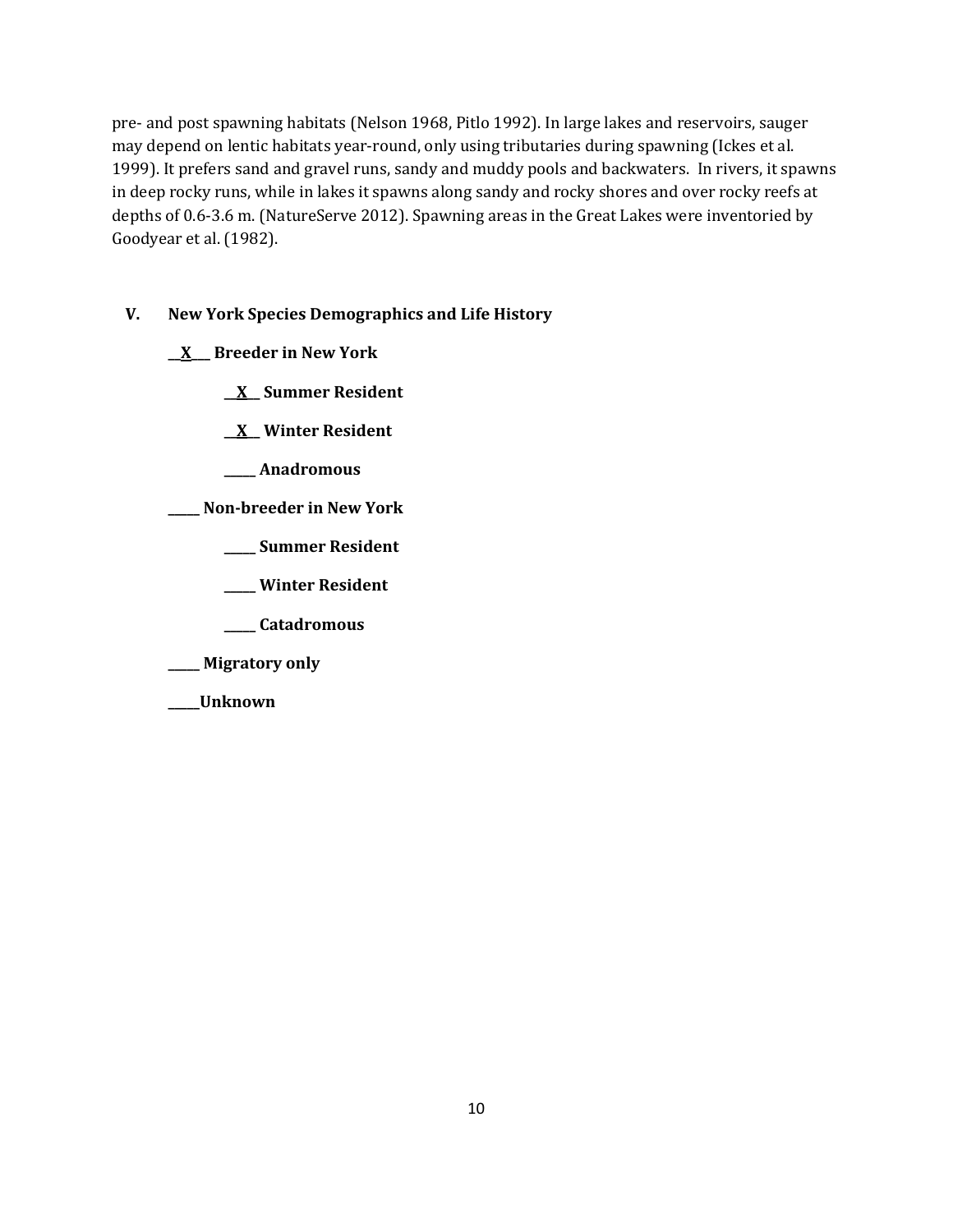#### **Species Demographics and Life History Discussion:**

This species has an intermediate length life span. In the north, males sexually mature in 2-3 years and females mature in 4-6 years (Scott and Crossman 1973). During late winter adult sauger begin to migrate to spawning locations. Spawning commences when water temperatures reach about 43 - 55 F; spawning can last for 2 weeks or more (Nelson 1968, Pitlo 1992, Etnier and Starnes 1993). Females deposit 9,000 to 200,000 eggs, depending on size of fish, and leave the area soon after spawning (Etnier and Starnes 1993, Rohde et al. 1994, Ross 2001). No parental care is provided and eggs hatch in 1 to 4 weeks, depending on water temperature; the higher the water temperature, the sooner the eggs will hatch (Nelson 1968, Smith 2002, Pitlo et al. 2004). Young sauger grow rapidly, attaining half their maximum adult size in two years. Growth is positively related to water temperature and is typically faster in reservoirs than in rivers. Southern sauger grow faster than those in the north, but northern sauger tend to live longer and can attain the same ultimate size as their southern counterparts (Scott and Crossman 1998, Boshung and Mayden 2004). The average lifespan of sauger is about 7 years old, but this varies by location (Preigel 1969). Sauger are the most migratory percid in North America and have been found to move great distances in large river systems (Collette et al. 1977, Pegg et al. 1997, Jaeger et al. 2005). These long migrations are most often linked to the need to find suitable spawning habitats and the return trip to non-spawning "home" locations (Mammoliti 2007).

#### **VI. Threats:**

The sauger is perhaps New York's most imperiled fish species. There is only one known location where it currently exists, and the status of that population is unknown; because of the scarcity of records over the last 15 years it is at risk of extirpation. The reasons for the decline of sauger in Lake Champlain are unknown, therefore threats specific to this population cannot be assessed at this time.

In general, sauger are highly migratory, spawn in few specialized areas, and rely on a diverse mix of habitats with high turbidities, flowing waters, and natural temperatures throughout their lifespan. They have evolved to benefit from the continuity and complexity of large river and lake systems (Mammoliti 2007). These characteristics make sauger highly sensitive to habitat fragmentation and alterations. Migration barriers, operation of impoundments, low water flows, and channelization have all been implicated as causes of sauger population declines (Regier et al. 1969, Hesse 1994, Pegg et al. 1997, McMahon and Gardner 2001, Jaeger et al. 2005).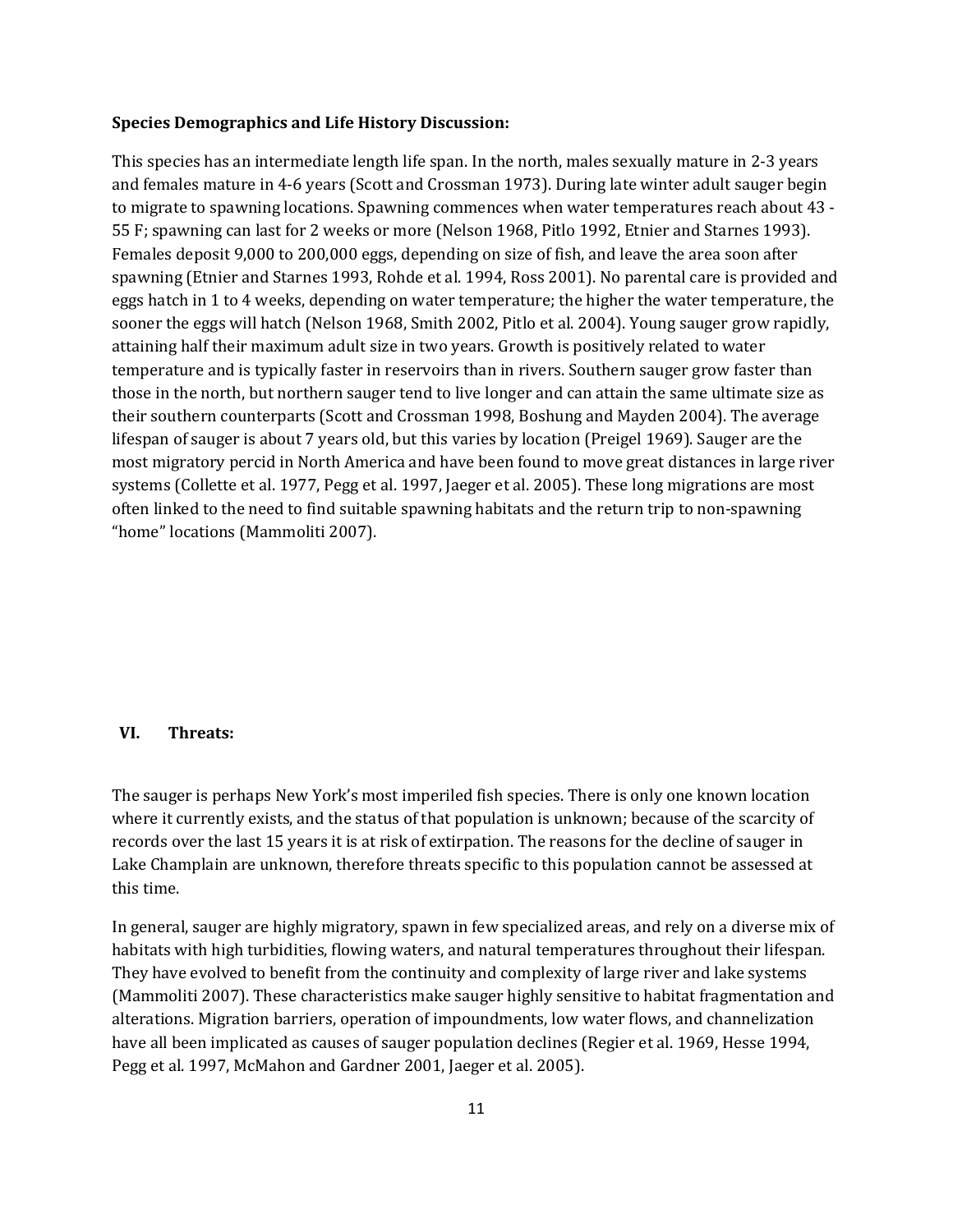The elimination of this species in western Lake Erie is recognized as resulting from pollution and siltation near spawning bars, contaminants, changes (more clarity) in lake turbidity and introgressive hybridization with walleye (Leach and Nepszy 1976, Ryan et al. 2003). Overharvest may have contributed to its demise since the species exhibits slow growth and late maturity. Also, the development of a salmonid fishery may have increased the abundance of predators to a number sufficient to reduce walleye, sauger and smelt.

# **Are there regulatory mechanisms that protect the species or its habitat in New York?**

**\_\_\_\_\_\_ No \_\_\_\_\_ Unknown \_\_X\_\_\_ Yes** 

Sportfishing regulations set to restrict take under the authority of the NYS Fish and Wildlife Law (Article 11) and detailed in NYCRR Title 6.

# **Describe knowledge of management/conservation actions that are needed for recovery/conservation, or to eliminate, minimize, or compensate for the identified threats:**

The sauger is still considered a sportfish in New York and in 2008 a harvest regulation change for Lake Champlain was made (3 sauger or walleye [combined]/day at a minimum of 18 inches), in part, to limit the harvest of sauger while maintaining the ability to harvest larger walleye. Statewide, the sauger fishing regulation is all year, any size, any number. Sauger are not thought to occur in any other waters of New York State, but recent anecdotal angler reports from the lower Niagara River, the potential introduction into the Allegheny watershed, and Ohio DNR's plans to restore the western basin Lake Erie population suggest that a more restrictive statewide regulation should be put in place to protect sauger in areas other than Lake Champlain.

A sauger recovery plan is being developed (Loukmas 2011). Current draft plan objectives include: (1) restoring a self-sustaining sauger population in Lake Champlain; (2) establishing a selfsustaining sauger population in the upper Allegheny River watershed (NY); and (3) determining the suitability of Lake Erie's eastern basin watershed for sauger restoration. Management actions vary by objective, but include a combination of fish population/community surveys, habitat assessments, stocking feasibility assessments, establishment of stocking programs, and development of outreach/educational materials.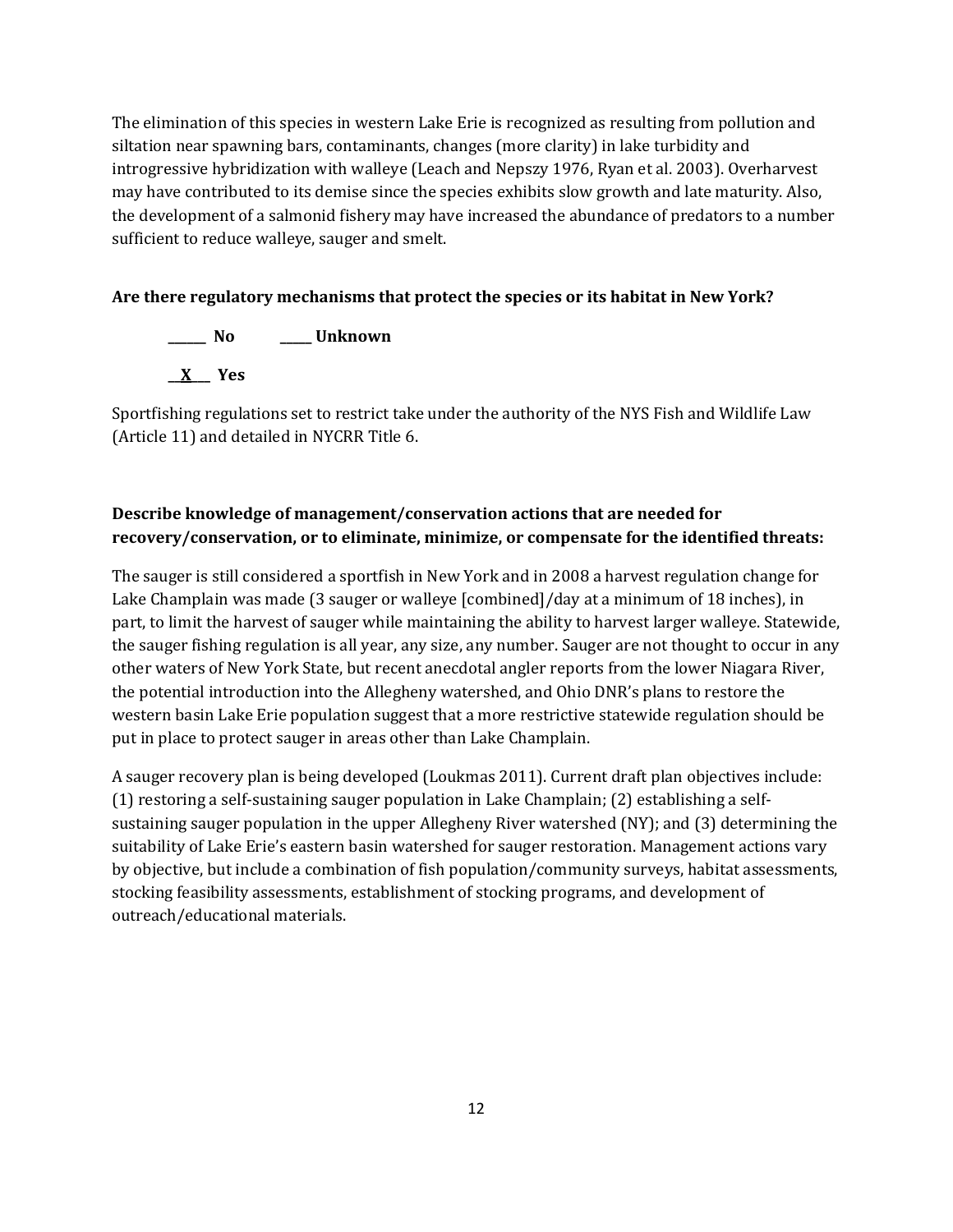Conservation actions following IUCN taxonomy are categorized in the table below.

| <b>Conservation Actions</b>       |                                         |  |  |
|-----------------------------------|-----------------------------------------|--|--|
| <b>Action Category</b>            | <b>Action</b>                           |  |  |
| Land/Water Protection             | Resource/Habitat Protection             |  |  |
| Land/Water Management             | Habitat/Natural Process Restoration     |  |  |
| Land/Water Management             | Invasive/Problematic Species Control    |  |  |
| Species Management                | Species Reintroduction                  |  |  |
| Law/Policy                        | Policy/Regulation Change/Implementation |  |  |
| <b>External Capacity Building</b> | Alliance & Partnership Development      |  |  |

The Comprehensive Wildlife Conservation Strategy (NYSDEC 2005) includes recommendations for the following actions for the sauger.

# **Fact Sheet:**

---- Develop fact sheet on sauger.

# **Habitat Monitoring:**

---- Monitor habitat for changes in turbidity.

#### **Habitat Research:**

---- Research habitat requirements for sauger in New York.

# **Life History Research:**

---- Research biology of sauger as it relates to hybridization with walleye.

# **Population Monitoring**:

---- Monitor for presence in Lake Champlain watershed to determine whether or not species is decline in this watershed.

---- Monitor existing sauger populations in Lake Champlain and the Poultney River.

Sauger are a popular sportfish in much of their range and were an historically important commercial species in the Great Lakes. Because of this, sauger have been relatively well-studied, with approximately 500 articles and reports in publication (Mammoliti 2007). Information is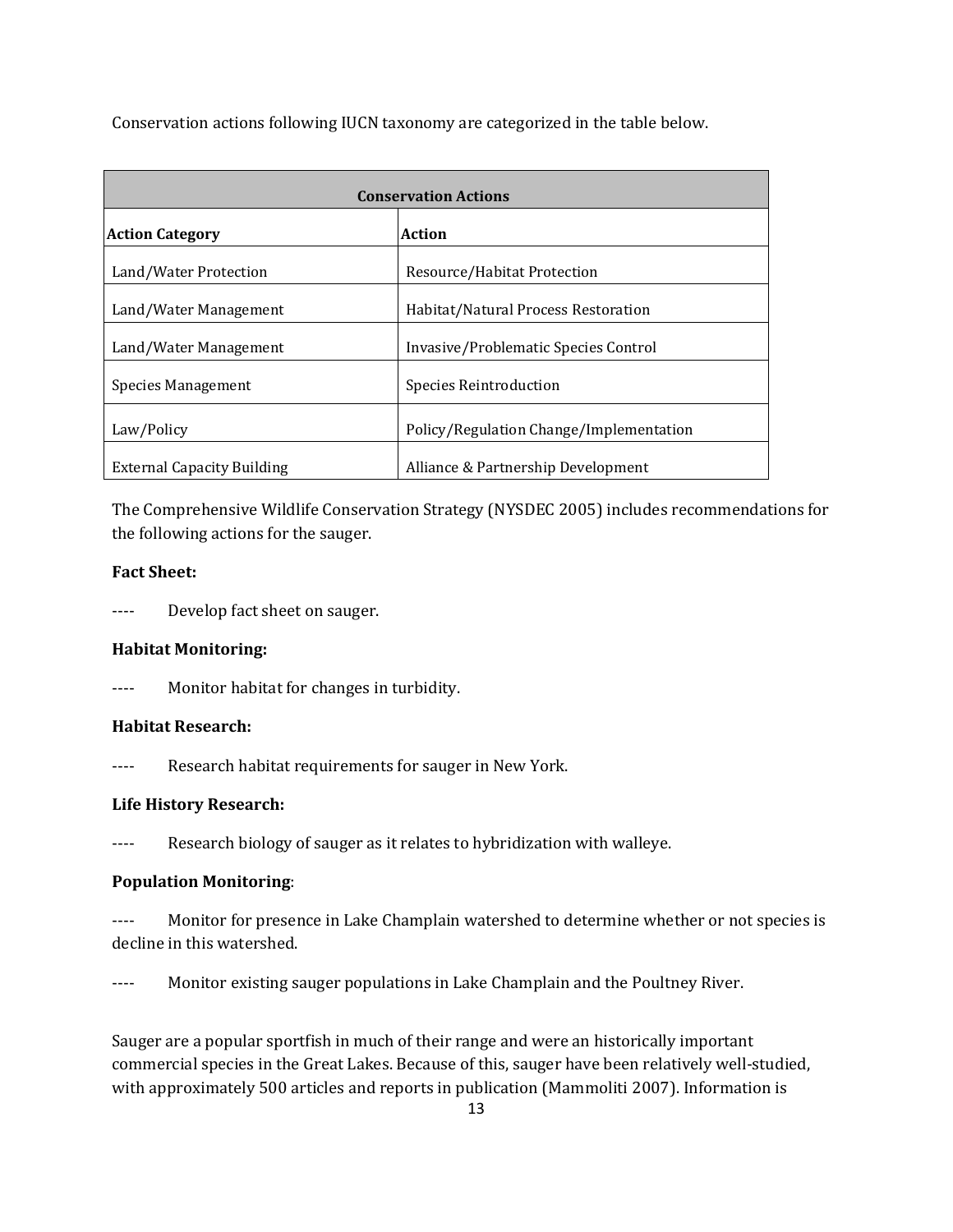generally available on their occurrence, distribution, habitat, demographics, and life history, but little is known specifically about New York's historic and current sauger populations. Only the Lake Champlain population still presumably exists, but the reasons for the decline of this population, and hence the most significant threats, are unknown.

# **VII. References**

- Amadio, C.J., W.A. Hubert, K. Johnson, D. Oberlie and D. Dufek. 2005. Factors affecting the occurrence of saugers in small, high-elevation rivers near the western edge of the species' natural distribution. Trans. Amer. Fish. Soc. 134(1):160-171.
- Anderson, J.K. 1978. Lake Champlain fish population inventory, 1971 to 1977. VT Fish and Wildl. Essex Jct. VT
- Aquatec Inc. 1988. Biological and hydrographic studies of South Lake Champlain. International Paper Co. Purchase NY. 193pp.
- Becker, G.C. 1983. Fishes of Wisconsin. Univ. Wisconsin Press, Madison. 1052 pp.
- Boshung, H.T., and R.L. Mayden. 2004. Fishes of Alabama. Smithsonian Books, Washington, D.C. 736 pp.
- Carlson, D.M. 2001. Species accounts for the rare fishes of New York. N. Y. S. Dept. Env. Cons. Albany, NY.
- Carlson, D.M. 2012 (draft). Species accounts of inland fishes of NYS considered as imperiled, 2012. NYDEC Watertown, NY
- Collette, B. B. and 7 co-authors. 1977. Biology of the percids. Journal of the Fisheries Research Board of Canada. 34:1890-1899.
- Crance. J. H. 1987. Preliminary habitat suitability index curves for sauger. Proceedings of the Southeast Association of Fish and Wildlife Agencies. Pp. 159-167.
- Etnier, D.A. and W.C. Starnes. 1993. The fishes of Tennessee. University of Tennessee. University of Tennessee Press, Knoxville. 681pp.
- Goodyear, C.D., T.A Edsall, D.M. Ormsby Dempsey, G.D. Moss and P.E. Polanski 1982. Atlas of spawning and nursery areas of Great Lakes fishes, Volume IX Lake Erie. FWS/OBS-82/52. Wash. DC.
- Greeley, J. 1928. Fishes of the Oswego watershed. pp. 84-107. In A biological surcvey of the Oswego River system. Suppl. Seventeenth Ann. Rept. (1927). New York Conserv. Dept. Albany.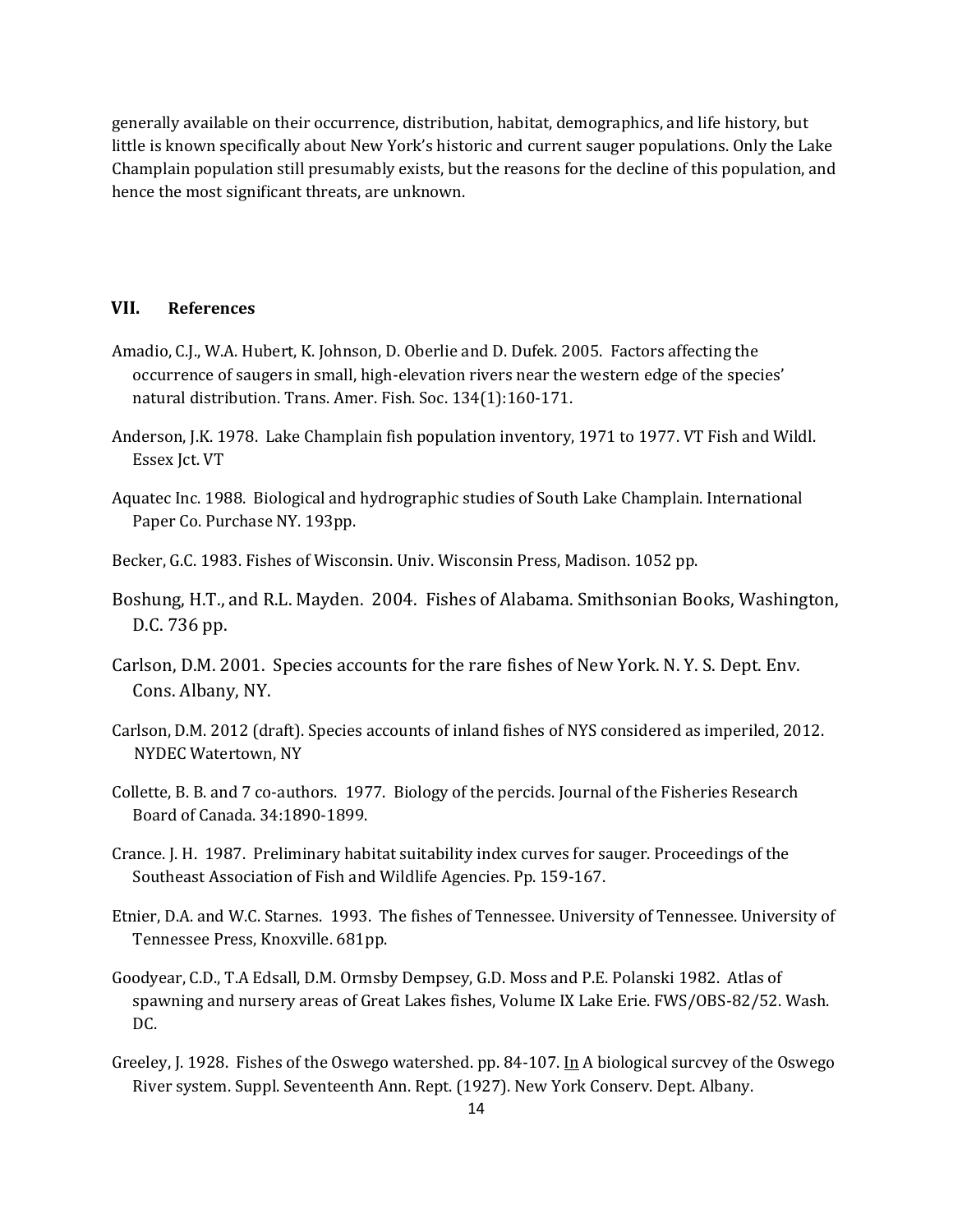- Greeley, J. 1929. Fishes of the Erie-Niagara watershed. pp. 150-179. In A biological surcvey of the Eire-Niagara system. Suppl. Eighteenth Ann. Rept. (1928). New York Conserv. Dept. Albany.
- Hesse, L. W. 1994. The status of Nebraska fishes in the Missouri River. 6. Sauger (Percidae: *Stizostedion canadense*). Transactions of the Nebraska Academy of Sciences 21:109-121.
- Ickes, B.S., A.G. Stevens, and D. L. Pereira. 1999. Seasonal districbution, habitat use, and spawning locations of walleye *Stizostedion vitreum* and sauger *S. canadense* in Pool 4 of the Upper Mississippi River, with special emphasis on winter distribution related to a thermally altered environment. Minnesota Department of Natural Resources, Investigational Report 481, St. Paul. 30 pp.
- Jaeger, M.E., A.V. Zale, T.E. McMahon, and B.J. Schmitz. 2005. Seasonal movements, habitats use, aggregation, explotation, and entrainment of saugers in the lower Yellowstone River: an empirical assessment of factors affecting population recovery. North American Journal of Fisheries Management 25:1550-1568.
- Leach, J.H. and S. J. Nepszy. 1976. The fish community in Lake Erie. J. Fish. Res. Bd. Can. 33:622-638.
- Lee, D.S., et al. 1980. Atlas of North American freshwater fishes. North Carolina State Mus. of Nat. His. 867 pp.
- Loukmas, J. 2011. New York State sauger management plan. 23pp. NYSDEC, Albany NY.
- Mammoliti, C.S. 2007. Mississippi Interstate Cooperative Resource Association: sauger management investigation. Report to the MICRA gamefish committee. Watershed Institute, Inc. Topeka, KS 98pp.
- McMahon, T.E. and W.M. Gardner. 2001. Status of sauger in Montana. Intermountain Journal of Sciences. 7:1-21.
- NatureServe. 2012. NatureServe Explorer: An online encyclopedia of life [web application]. Version 7.1. NatureServe, Arlington, Virginia. Available http://www.natureserve.org/explorer. (Accessed: May 9, 2012 ).
- Nelson, W.R. 1968. Reproduction and early life history of sauger, *Stizostedion canadense*, in Lewis and Clark Lake. Transactions of the American Fisheries Society 97:159-166.
- Nettles, D.C., C.D. Martin, N.R. Staats. 2005 draft. South Bay, Lake Champlain walleye and sauger assessments, 2003-2004. USFWS, RayBrook (DEC office), NY 22pp.
- Pegg, M.A., P.W. Bettoli, and J.B. Layzer. 1997. Movement of saugers in the lower Tennessee River determined by radiotelemetry, and implications for management. North American Journal of Fisheries Management 17:763-768.